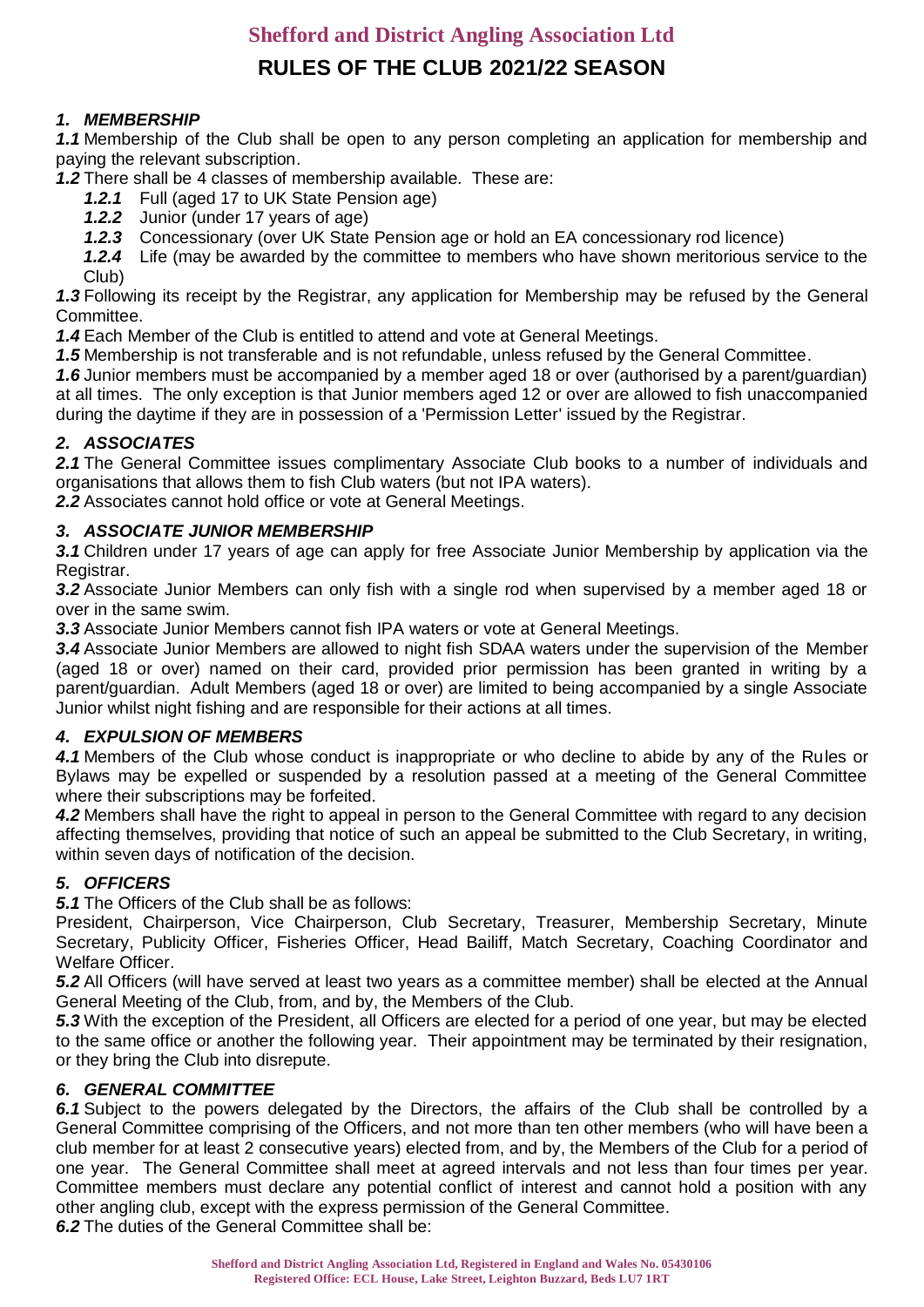*6.2.1* To control the affairs of the Club on behalf of the Members.

*6.2.2* The accounts will be available for inspection at each AGM. The Club shall maintain a bank current account and two from the three Committee member signatories appointed by the Committee will be required to authorise cheques.

*6.2.3* To ensure the Club maintains adequate insurance at all times, including a minimum of £10m public liability insurance.

*6.2.4* To determine the subscriptions rates for membership of the Club.

*6.2.5* To co-opt additional members to the Committee as the Committee feels necessary. Co-opted members shall be entitled to a vote on the Committee.

**6.2.6** To make decisions on the basis of a simple majority vote, the Chairperson shall be entitled to an additional casting vote.

**6.2.7** A quorum for Committee meetings shall be five Committee members including one Director. If a quorum is not reached the meeting can still go ahead to exchange information, but no votes can be taken at the meeting.

*6.2.8* To provide minutes of all Committee meetings, which must be retained for a minimum of 10 years.

*6.2.9* Any Committee member failing to attend three consecutive committee meetings without satisfactory explanation shall cease to be a member of the Committee.

*6.3* The Committee (including Directors) has the power to seek legal action and to appoint a member to instruct a solicitor to represent and to take legal action on behalf of the Club. Any member so appointed shall be deemed to be indemnified against all personal liability in respect of such action.

*6.4* The Committee has the power to introduce or amend club rules (except those passed by special resolution at General Meetings), and to limit or suspend fishing on any water, without prior notice to members.

## *7. GENERAL MEETINGS*

*7.1* The Annual General Meeting of the Club (AGM) shall be held not later than the end of March each year. The time, date and venue of the AGM will be printed in the Membership Club book. Members must advise the Club Secretary in writing of any business to be moved at the AGM at least one calendar month before the meeting.

*7.2* The business of the AGM shall be to:

- *7.2.1* Confirm the minutes of the previous AGM and any General Meetings held since the last AGM.
- *7.2.2* Receive a financial report from the Treasurer.
- *7.2.3* Receive the annual report of the Committee from the Club Secretary.
- *7.2.4* Elect the Directors, Officers of the Club and General Committee.

*7.2.5* Transact such other business received in writing by the Club Secretary from Members one calendar month prior to the Meeting and included on the agenda.

*7.3* General Meetings may be convened by the General Committee, or on receipt by the Club Secretary of a request in writing, from not less than five percent of all Members of the Club.

*7.4* A notice of the business to be discussed at General Meetings will be advertised on the Club's official website (www.SheffordDAA.org.uk) at least 14 days prior to the meeting. Any member requiring a hard copy of the notice should contact the Club Secretary.

*7.5* Nomination of candidates for the election of Directors, Officers and to the General Committee shall be made in writing to the Club Secretary at least one calendar month in advance of the AGM together with notice signed by that person of their willingness to be appointed. Nominations can only be made by Members.

*7.6* At all Meetings the chair will be taken by the Chairperson or, in their absence, by a deputy appointed by the Club.

*7.7* Decisions made at all General Meetings shall be by a simple majority of votes cast by members present in person (or by proxy). In the event of equal votes, the Chairperson shall be entitled to an additional casting vote. Where a special resolution is required it shall only be passed if supported by 75% of those members present in person (or by proxy).

*7.8* Each Member of the Club shall be entitled to one vote at General Meetings. Voting will be by card only. Proxies for General Meetings may only be appointed by prior notice in writing to the Club Secretary.

### *8. CLUB ASSETS (rules passed by special resolution at 2017 AGM)*

8.1 All assets of the Club must be purchased on behalf of Shefford & District Angling Association Ltd and held in the name of Shefford & District Angling Association Ltd.

8.2 Any purchase greater in value than two times the Full annual membership fee must first be approved by the General Committee.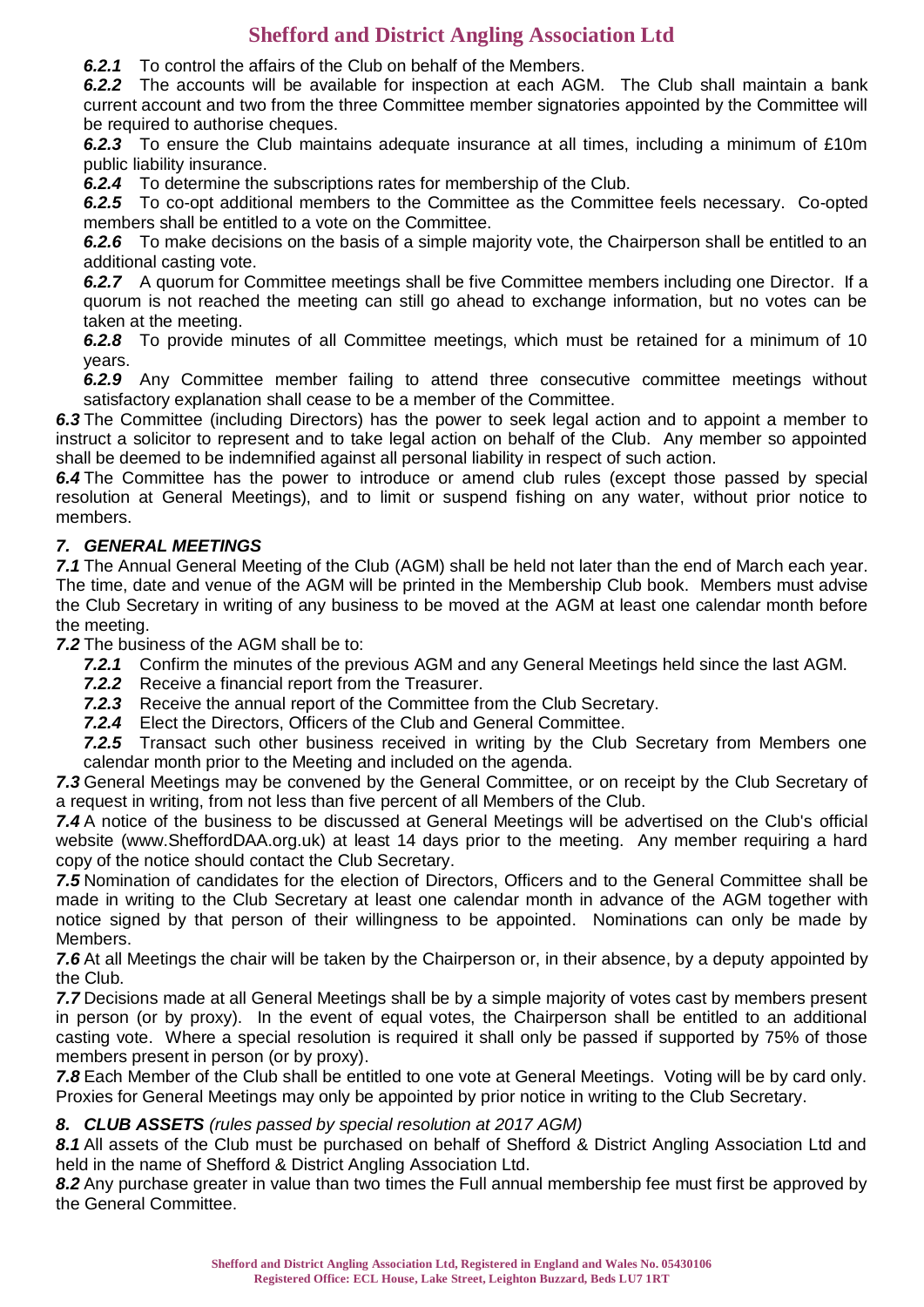*8.3* Any proposal to sell, rent, lease or otherwise dispose of The Airman, or parts thereof, can only be approved by special resolution at a General Meeting.

*8.4* Any proposal to purchase a fishery or enter into, renew or terminate an agreement (lease, licences, etc) for fishing rights must be approved by a majority of the General Committee. All agreements must be signed by at least one Director on behalf of the Club.

### *9. WATER BAILIFFS*

9.1 The Committee (who are all Water Bailiffs) appoint additional Water Bailiffs to enforce club rules.

*9.2* Water Bailiffs are authorised to issue verbal warnings, endorse or confiscate the Membership Card of any person believed to be in breach of club or EA rules and bylaws, and may also ask the person to leave the water.

*9.3* Water Bailiffs are authorised to inspect any member's rigs and tackle. Bailiffs can instruct members to cease fishing and leave the water if their tackle is considered inadequate or unsafe for the species being targeted. Use of any rig or tackle considered to be unsafe will be reported to the Committee.

*9.4* Members have the right to see the Water Bailiff's card, which is issued by the Committee.

*9.5* Argumentative, aggressive, or abusive behaviour directed towards a bailiff is unacceptable and will be reported to the Committee.

*9.6* Any complaints about a Water Bailiff's actions must be made to the Head Bailiff (or Chairperson) within 24h of the incident.

#### *10. MEMBERSHIP CARDS*

*10.1* Membership Cards and EA licences must be carried at all times whilst on club waters, and must be produced if asked for by a Water Bailiff.

*10.2* Membership Cards must also be produced if asked for by any other member producing their own Membership Card.

*10.3* Membership Cards and Club keys are not transferable and remain the property of the Club at all times. If lost or damaged the cost of a replacement Membership Card is £15.

*10.4* Any cheque returned and/or not honoured by your bank will incur an additional administration fee of £15.

#### *11. FISH THEFT*

*11.1* All fish must be returned alive to the water from which they have been caught.

*11.2* Fish deaths must be reported to an Officer of the Club.

*11.3* No fish should be taken away alive or dead without the express permission of the General Committee, to do so may give rise to a civil or criminal prosecution under Schedule 1 Section 2 of the Theft Act.

### *12. PROHIBITED ACTIVITIES*

Members may be banned for breaking any club rule (see 4.1) including carrying out any of the following prohibited activities (unless the activity has been authorised by the General Committee):

12.1 The deliberate disfigurement or mistreatment of any fish.

*12.2* Conducting any act that may cause nuisance to any other member or rightful users of the water and adjoining land.

*12.3* Bringing the Club into disrepute.

*12.4* Being in possession, or under the influence, of alcohol, illegal drugs or chemicals (e.g. solvents) whilst on club waters.

*12.5* Fouling or leaving litter of any kind at club waters, car parks or the adjoining land. All Members must ensure they are equipped to deal with all the foul waste and litter they generate, which must be bagged and removed from the fishery by the Member. Bailiffs are instructed to immediately remove the membership documents of any member breaking this rule and refer the incident to the committee.

*12.6* Bringing metal or glass containers onto club waters.

*12.7* Leaving a rod and line with its bait or hook in the water, such that you are unable to take immediate control of the rod. It is unacceptable to leave baited rods under the control of another angler who is already fishing.

*12.8* Leaving gates unlocked after entering or leaving a water.

*12.9* Camping in tents, vehicles or caravans whilst on club waters.

*12.10* Swimming, using a dinghy or boat (including bait boats), or remote controlled drone (both above and below water) on club waters.

*12.11* Causing damage to banks, shrubs, trees, fences, mowing-grass or any other crops adjoining the fisheries.

*12.12* Being accompanied by a dog or carrying a firearm or weapon on the land adjoining the fisheries.

*12.13* Digging bait on the banks of club waters.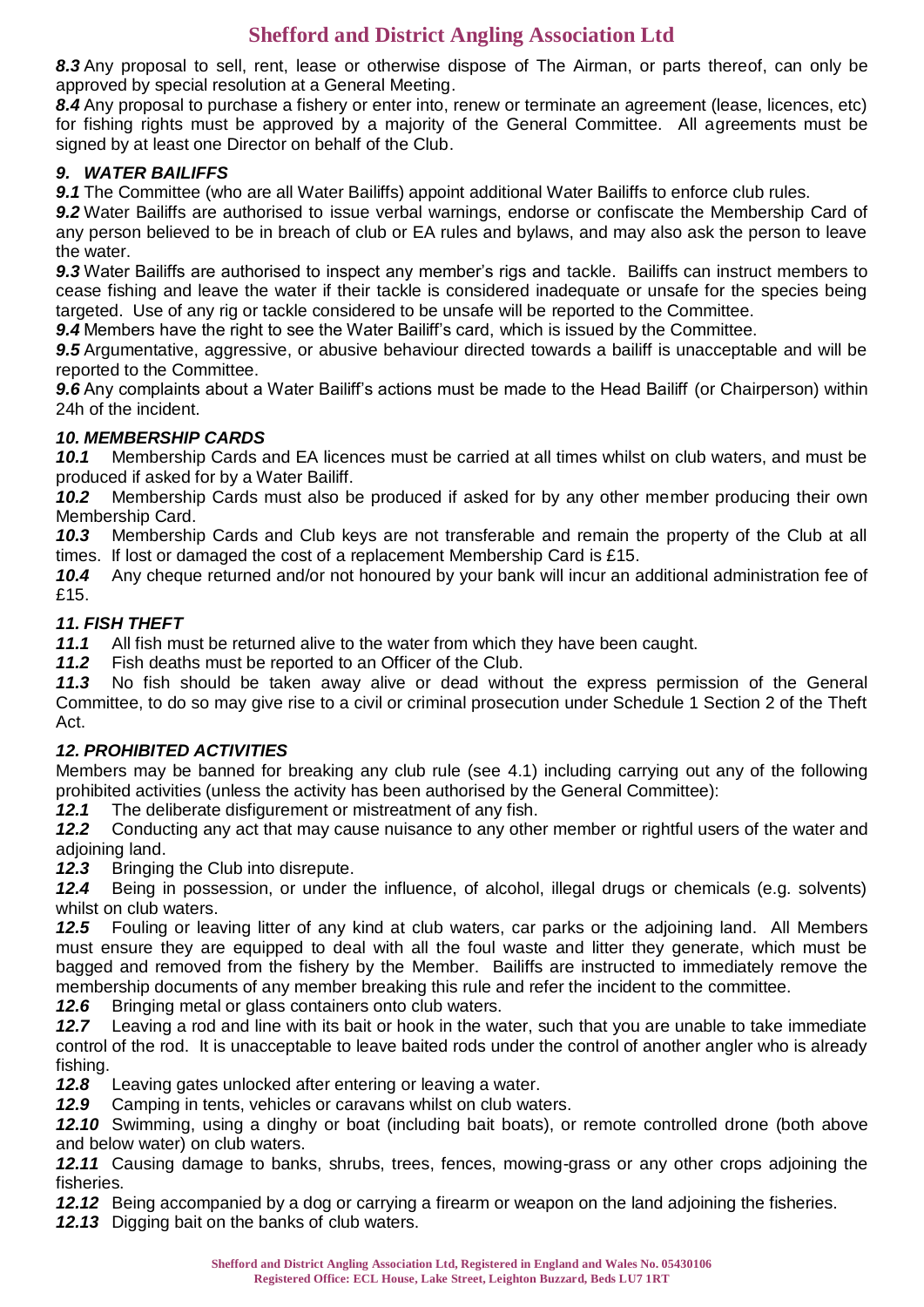- *12.14* Lighting fires or barbeques (the use of small camping stoves is permitted).
- *12.15* Using audiovisual equipment without a personal earpiece.
- *12.16* Obstructing farm roads or gateways.
- 12.17 Prebaiting on stillwaters.
- *12.18* Breaking the rules governing use of Broom Lake track.

## *13. NIGHT FISHING*

*13.1* A member is deemed to be night fishing if they are present at a club water between the times stated in the table below, whether actively fishing or not.

*13.2* The maximum permissible fishing session is 48h on any club water, after which a break of at least 24h must be taken before returning to any club water. Members can apply in writing or via email to the Registrar for permission to fish an extended session up to a maximum of 5 consecutive nights. Applications must be received at least 7 days in advance, stating the dates and venue of the intended trip. The Registrar will impose a strict limit on the number of extended sessions granted.

| <b>Month</b>     | <b>Night Fishing Starts</b> | <b>Night Fishing Ends</b> |
|------------------|-----------------------------|---------------------------|
| <b>JUNE</b>      | 10.15pm                     | 3.45am                    |
| <b>JULY</b>      | 10.15pm                     | 4.00am                    |
| <b>AUGUST</b>    | 9.15pm                      | 4.45am                    |
| <b>SEPTEMBER</b> | 8.15pm                      | 5.30am                    |
| OCTOBER*         | 7.00pm                      | 6.30am                    |
| <b>NOVEMBER</b>  | 5.15pm                      | 6.15am                    |
| <b>DECEMBER</b>  | 5.00pm                      | 7.00am                    |
| <b>JANUARY</b>   | 5.15pm                      | 7.00am                    |
| <b>FEBRUARY</b>  | 6.15pm                      | 6.15am                    |
| MARCH#           | 7.00pm                      | 5.15am                    |
| <b>APRIL</b>     | 9.00pm                      | 5.00am                    |
| <b>MAY</b>       | 9.45pm                      | 4.15am                    |

\* Subtract 1 hour for days in October following the end of BST

# Add 1 hour for days in March following the start of BST

*13.3* Junior members can only night fish if accompanied by a member aged 18 or over (authorised by a parent/guardian), who will be responsible for the Junior member whilst they are night fishing.

*13.4* Members can only night fish at The Airman, Broom Lake or Willington Lake if they are in possession of a valid Night Permit.

### *14. NIGHT PERMITS*

*14.1* Special Membership Cards incorporating a Night Permit watermark are required to night fish The Airman, Broom Lake or Willington Lake that must have a passport style ID photo attached.

*14.2* Applications for Membership Cards incorporating a Night Permit can only be made via the Registrar. *14.3* The Committee has the right to refuse applications for Night Permits.

*14.4* Night Permits for Full and Concessionary members cost £60 a season. Night Permits for Junior members cost £25 a season.

14.5 Night Permits are valid until 10.15pm on 15<sup>th</sup> June 2022.

*14.6* Night Permits are not transferable and remain the property of the Club at all times. If lost or damaged the cost of replacement is £15.

*14.7* Night Permit holders (but not juniors) can be accompanied by a single non-fishing guest whilst night fishing The Airman, Broom Lake and Willington Lake, provided they obtain a Non-Fishing Night Guest Permit, which cost £25 a season (only available by postal application to the Registrar). Night Permit holders must accompany their non-fishing guests at all times and will be held responsible for their actions.

*14.8* Only Night Permit and Non-Fishing Night Guest Permit holders are allowed to be present at The Airman, Broom Lake and Willington Lake during the hours that define night fishing (i.e. no additional guests or visitors, whether fishing or not with the exception of Associate Junior Members having obtained prior permission in writing from a parent/guardian).

*14.9* Night Permits and Non-Fishing Night Guest Permits must be carried whilst night fishing at The Airman, Broom Lake and Willington Lake, and must be produced if asked for by a Water Bailiff or any other member producing their own Membership Card.

*14.10* Failure to abide by the rules and bylaws of the Club and the EA may result in a Night Permit being withdrawn.

*15. SWIMS*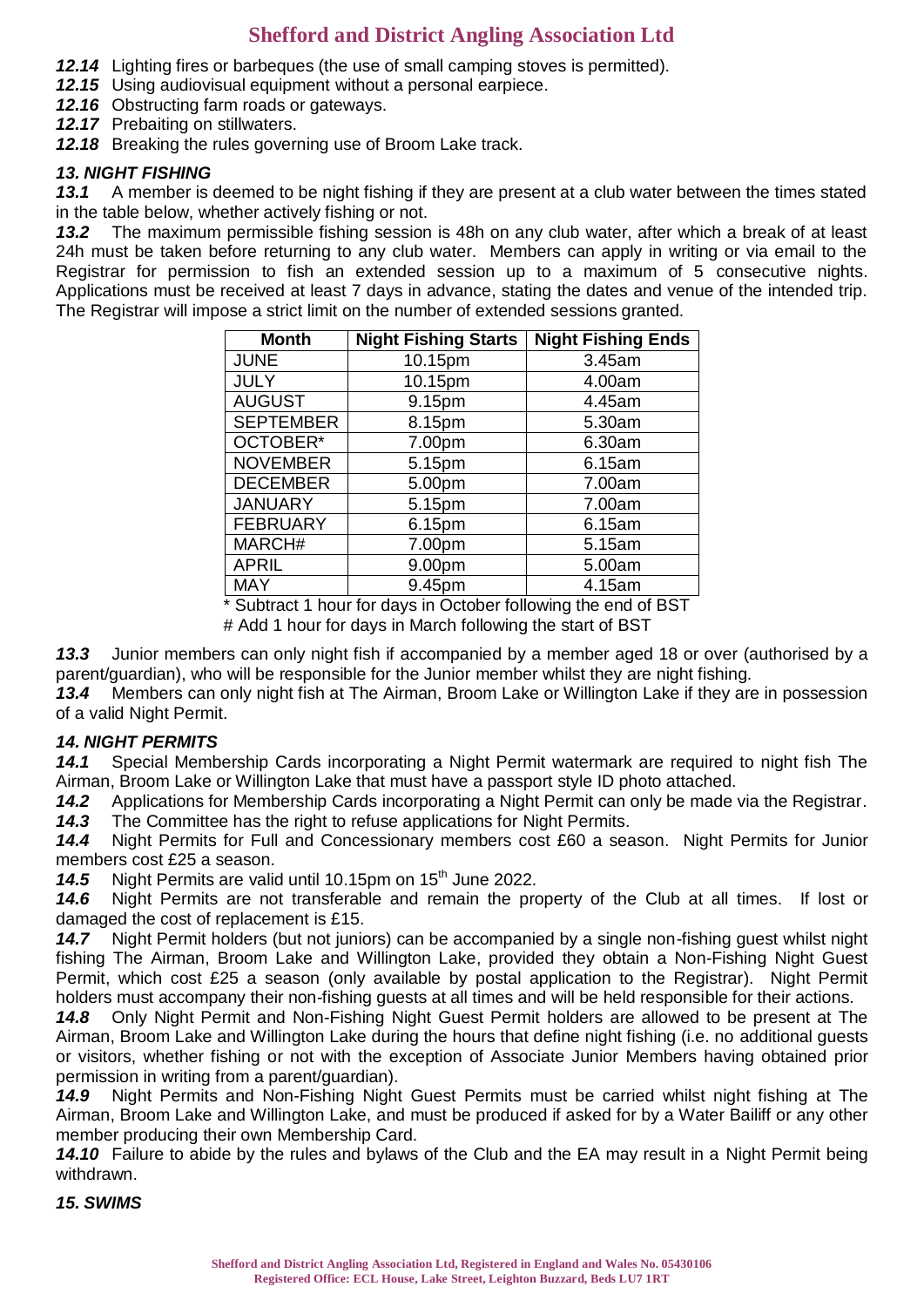*15.1* On waters where pegs are provided, fishing is only permitted from marked swims. On waters without marked swims, no member shall fish within 15 metres of another member without mutual consent.

*15.2* Members are responsible for the swims they occupy and any litter must be removed before and after fishing.

*15.3* Members can only occupy a single swim at any one time and tackle must not be cast in such a way as to interfere with any adjacent swims, including those on the opposite bank.

*15.4* When a swim is not actively being fished, all items of tackle must be removed and the swim vacated. Swims cannot be reserved by any means.

*15.5* Members may fish any vacant swim. If another member has a baited line in that swim they must remove it as soon as the swim is occupied by the incoming angler.

## *16. ROD LIMITS*

*16.1* No more than two rods may be used by any angler (with the exceptions detailed in **Rules 16.2 & 16.3**).

16.2 From 1<sup>st</sup> October to 31<sup>st</sup> March, members (but not juniors) are permitted to use three rods at The Airman, Broom Lake and Willington Lake, provided they have the appropriate number of EA licences.

*16.3* In addition to **Rule 16.2**, Night Permit holders (but not juniors) are permitted to use three rods at The Airman and Willington Lake (but not Broom Lake) at all times.

*16.4* When fishing with multiple rods and lines, rods must be placed so that the distance between the butts of the end rods does not exceed three metres.

*16.5* Where anglers share a swim, the total number of rods used must never exceed four.

## *17. RIGS*

*17.1* Fishing is by rod and line only. Magnet fishing is not permitted.

*17.2* A wire trace must be used when pike fishing, and whenever lure fishing or using fish baits where pike are present. If double or treble hooks are used, semi-barbless or barbless patterns are recommended.

*17.3* No 'bent hook' rigs are allowed on club waters.

17.4 All terminal rigs must be constructed so as to prevent leads and excessive lengths of line remaining attached to fish in the event of a line breakage. The use of leadcore is not permitted.

## *18. TACKLE*

*18.1* Anglers must always be in possession of an assembled landing net whilst fishing. The use of 'lip grippers', gags or gaffs is banned.

*18.2* All landing nets, keepnets and keepsacks must conform to EA bylaws.

*18.3* You must not keep more than one fish in a single keepsack, and it is recommended that fish under 10lbs are not retained in keepsacks.

*18.4* All members must carry an unhooking mat (or cradle) appropriate for the species they are targeting, which must be used to prevent any fish being placed on the ground.

*18.5* Only shelters specifically designed for fishing (e.g. bivvies and umbrella overwraps) can be used.

## **19.** *FISH BAITS*

*19.1* Fish for use as live bait must only be used on the water from which they have been caught, and only during the same period of fishing. Eels must not be used as bait. Fish live baits must only be retained in a standard keepnet conforming to EA bylaws or a well-filled bucket ≥15 litre capacity, which must be fitted with a functioning aerator.

*19.2* A maximum of ten live baits can be used in any one day, and any unused live baits or fish showing signs of distress must be returned to the water from which they were taken.

*19.3* No live bait must exceed 15cm in length (measured from the tip of the snout to the fork of the tail).

*19.4* Fish for use as dead bait must be sea fish or commercially frozen dead baits.

## *20. CRAYFISH*

*20.1* It is illegal to use crayfish, of any species, whether alive or dead, and whether whole or in part, as bait.

20.2 To prevent the spread of alien species, the EA recommends that signal crayfish if caught are immediately killed and carefully disposed of. However, anglers unsure of the difference between native white-clawed crayfish and signal crayfish should immediately return any crayfish caught alive to the water from which they were caught.

*20.3* Crayfish traps must not be used without the express permission of the Committee.

## *21. GUEST TICKETS*

*21.1* Guest tickets at £10 per day (they are not valid for night fishing) must be obtained in advance. *[At the time of going to press, the sale of guest tickets had been suspended due to the Coronavirus (Covid-19) situation]*

21.2 Each member must accompany their guest at all times and will be held responsible for their guest.